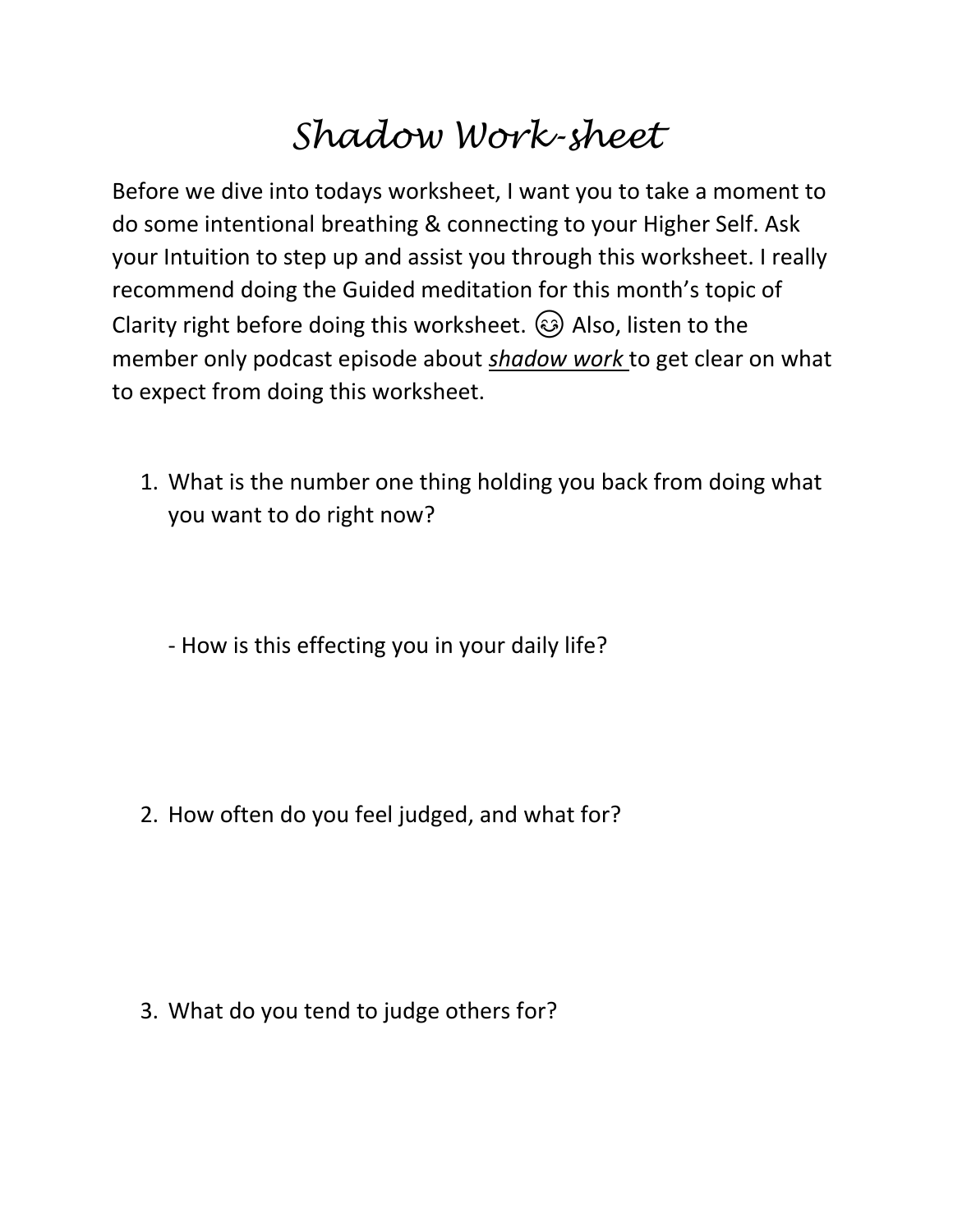4. How does judgment affect you?

5. When you were a child, what did you often get in trouble for?

6. Does this still play on your life? If so, how?

7. In what areas of your life do you feel **shame** about?

8. Have you experienced any trauma? Write anything that needs to be expressed.